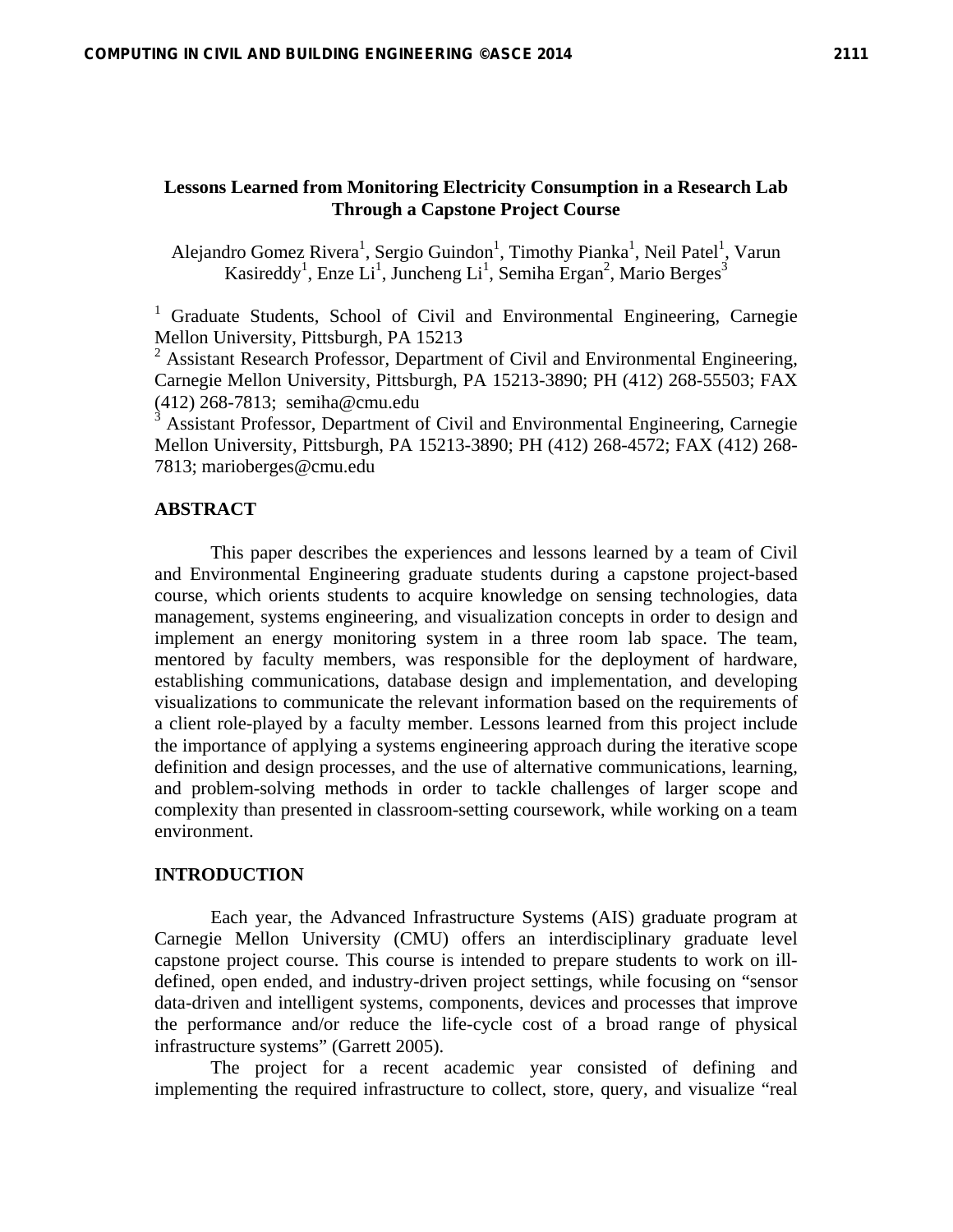time" electricity consumption data in a three room research lab at CMU. The team consisted of seven master students at Civil and Environmental Engineering Department with different backgrounds and interests; one faculty member acting as "client", defining scope of work and requirements; and one faculty member mentoring the team, facilitating the necessary resources and assisting on project design and implementation decisions.

Several experiences have been published on the use of capstone projects as tools to enhance the learning experience of students, (e.g., Longstreet et Al 2013, and Werner el Al 2013), not only in engineering programs but in other areas as well, such as in computer science. In all cases, as in this one, course designers have the main objective of offering students a learning setting based on collaboration, teamwork, and pro-activeness in the solution of industry based problems, using the fundamental knowledge acquired during their studies. The authors would like to contribute to the understanding of the benefits of project courses by sharing in this paper the challenges faced and lessons learned during the execution of this project. A summary of the project-specific deliverables and components are also discussed in order to provide the reader with sufficient context on the challenges and the approaches taken in the delivery of the end product.

## **ELECTRICITY CONSUMPTION MONITORING SYSTEM**

The general objective of the project was to deliver an electricity consumption monitoring system that provided near real-time data of consumption at the Pennsylvania Smarter Infrastructure Incubator (PSII) Lab, presenting it in a meaningful way to the end-users of these monitored spaces. This 1,150 sqft lab consists of three working rooms (one conference room, one computer lab, and one room for research in virtual reality) and a small mechanical room. Figure 1 shows a 3D representation of the research space being monitored.



**Figure 1. 3D Model of the Pennsylvania Smarter Infrastructure Lab at Carnegie Mellon University.**

The project included the installation of sensors in order to acquire real time data, establishing the communications between the sensors and the databases, and creating all required databases and visualization templates per client's requirements. The students gained experience in working with plug-level power meters (i.e., FireFly sensors [Rowe et Al 2006]), circuit level sensors (i.e., Enersure), and sensor network servers (i.e., Sensor Andrew [http://sensor.andrew.cmu.edu], and PI System [http://www.osisoft.com]).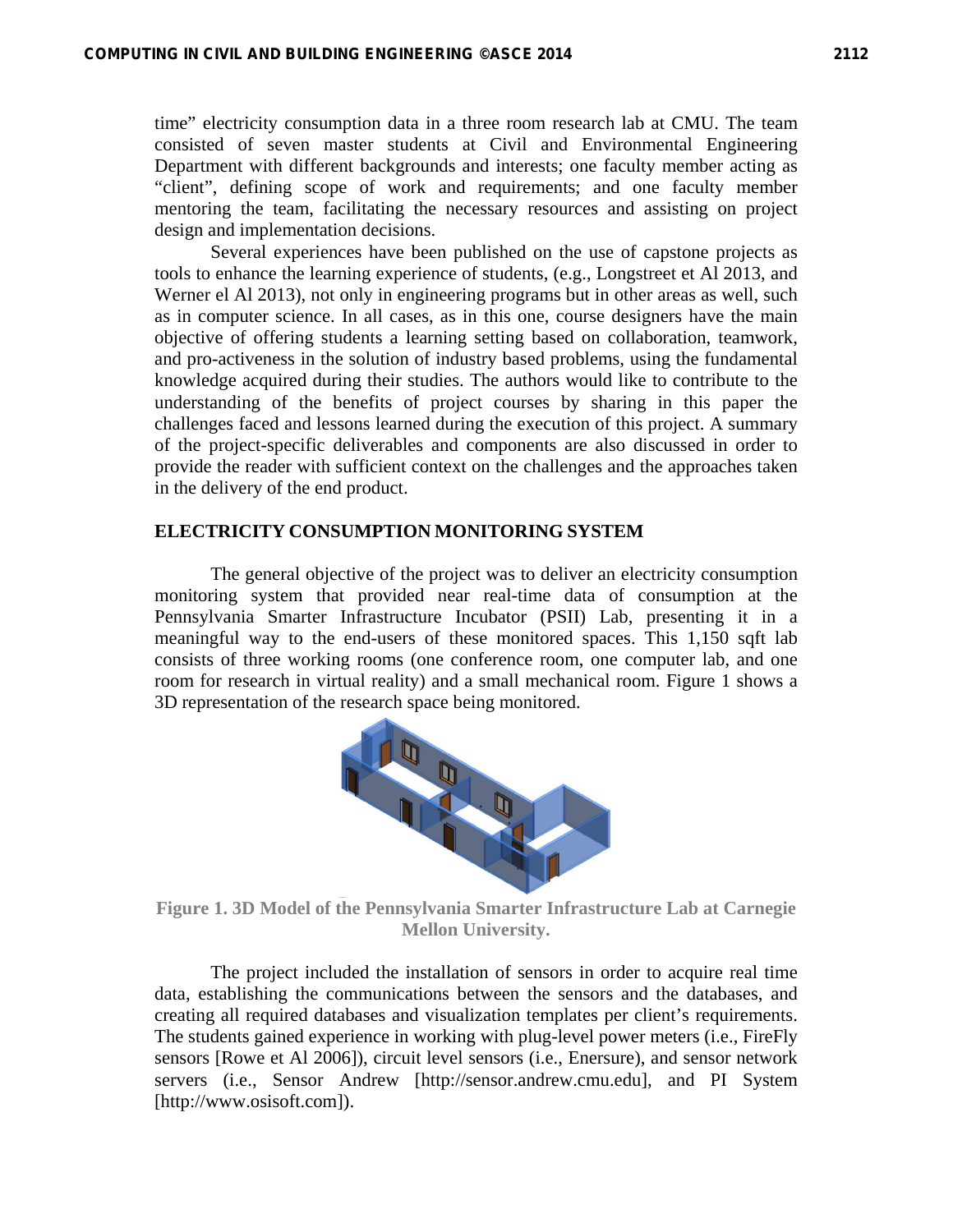After applying a systems engineering approach, which included requirements capturing, analysis, design, implementation and verification/validation phases, the students decomposed the project into several tasks and managed the project time and deliverables throughout the semester. The students were able collect, store and visualize data via sensors by implementing a web-based visualization interface leveraging time-series graphing Javascript libraries (HighCharts), and using SQL embedded in PHP to query data. A relational database was designed using and implemented using MySQL to store the data. While the scope of the project was ultimately reduced, the students gained experience working with each system. The following sections describe each of these challenges and approaches taken to overcome them in order to achieve the final product.

# **COMPONENTS OF THE PROJECT, CHALLENGES AND LESSONS LEARNED**

General Team Structure. The student team was largely afforded with the freedom and responsibility to act independently, and critical team decisions for this project included: the organizational structure and project delivery approach. Following the systems engineering approach (requirement identification and documentation, design synthesis, verification, validation and testing) the team was able to break down the project into sub-tasks.

The work breakdown structure (WBS) included tasks related to: (a) project management, (b) sensor deployment and data acquisition, (c) data management, and (d) visualization. The team was set up to include one project manager, and subgroups' coordinators in charge of each of the WBS component. Students also rotated within each subgroup in order to learn all aspects of the project. In allowing students to contribute to multiple subgroups, the team attempted to allow each member to understand as many aspects of the project as they desired, while working diligently to achieve the client's satisfaction. The scope of work, challenges and the lessons learned associated with each task is provided in details in corresponding subsections below:

**Project Management.** The project management activities focused on scope definition, team organization, time management, resource management, and communication with the client. Although students take data acquisition, data management, data modeling and programming classes as part of the graduate curriculum, implementing a project that demands revisiting and applying these skill sets in an integrated fashion required a longer orientation time and planning for the students as compared to a regular class project. The learning curves for many aspects of the project made it particularly challenging for the team to meet some projected schedules. One of the important lessons learned, from the project management perspective, was the importance of having the client on board early on to identify the functional requirements of the end product. Ultimately, the iterative approach of identifying, designing, prototyping system features and getting client feedback was essential in ensuring project progress.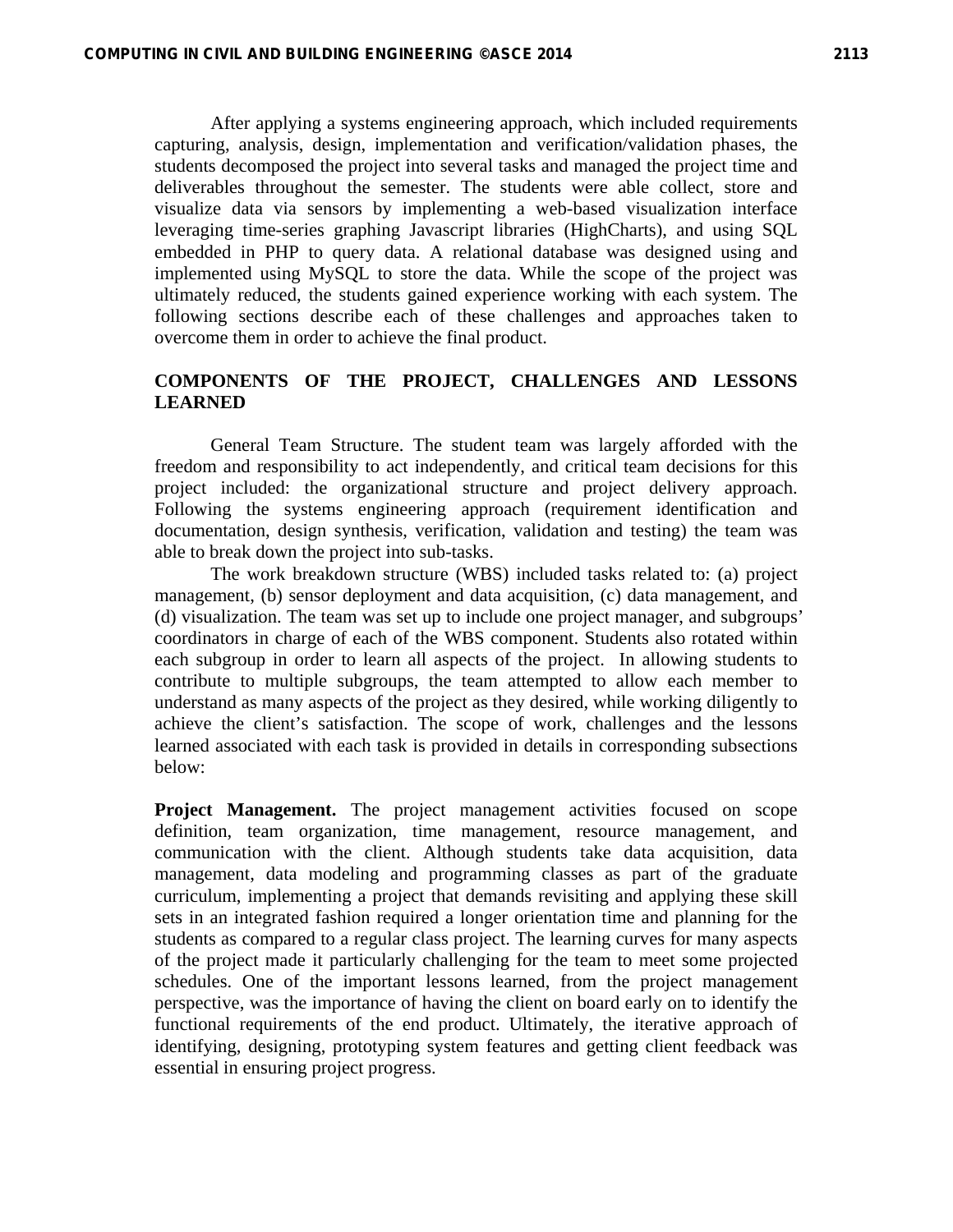**Sensor Deployment and Data Acquisition.** The sensor deployment and data acquisition team was tasked with installing circuit and plug-level sensors and making the necessary connections (e.g., writing software drivers) to acquire the electric consumption data at the circuit and plug levels. The hardware used included one Enersure Branch Circuit Power Meter made by Trendpoint (Figure 2.a), and three Firefly plug sensors (Figure 2.b). The Enersure was installed in the electrical subpanel serving the PSII Lab. Each Firefly sensor is capable of monitoring real-time consumption of one outlet. These sensors transfer the data wirelessly to the server, providing measurements every second.



 **Figure 2. Data Acquisition Hardware (a) Enersure (Source: Trendpoint Website 2013), and (b) Firefly(WiSE Lab Website 2013)** 

The team successfully installed the plug level sensors and established the connections to start collecting data in a local database. An important step for the sensors to communicate with the local database was to write software drivers for each sensor type. The sensors were setup such that the data would be polled each second.

**Data Management.** Once the sensors were installed and the data acquisition setup was prepared, the next step was to enable storage of the collected data. The data management subgroup was tasked with storing data on a local machine and on a preinstalled commercially available server. Each task had unique challenges as discussed in the following sections.

**MySQL.** After exploring several options, the team decided that MySQL would be the most favorable database management system for the project, due to the pre-existing familiarity of team members with relational databases, ease of compatibility with Linux operating systems for the Firefly sensors, affordability (open source), and wide use in developing database driven web applications. The main challenge for the database team was creating an efficient database design in order to meet the storage and visualization requirements.

The most important lesson from this task was the development of data reduction strategies. Since data was being collected every second and visualization required real time data, the team noticed that queries response times increased as the days passed, which is why data reduction strategies were implemented in order to store only the required data necessary for visualization purposes. In the process of implementation, the team became increasingly aware of the challenges and trade offs that occur in maintaining a database that meets the performance requirements. Establishing communication between the hardware team, the data management team, and the visualization team was essential for arriving at the final design.

**Commercial Server.** The team was given access to a commercially used data management system, PI System, in order to use an information system specifically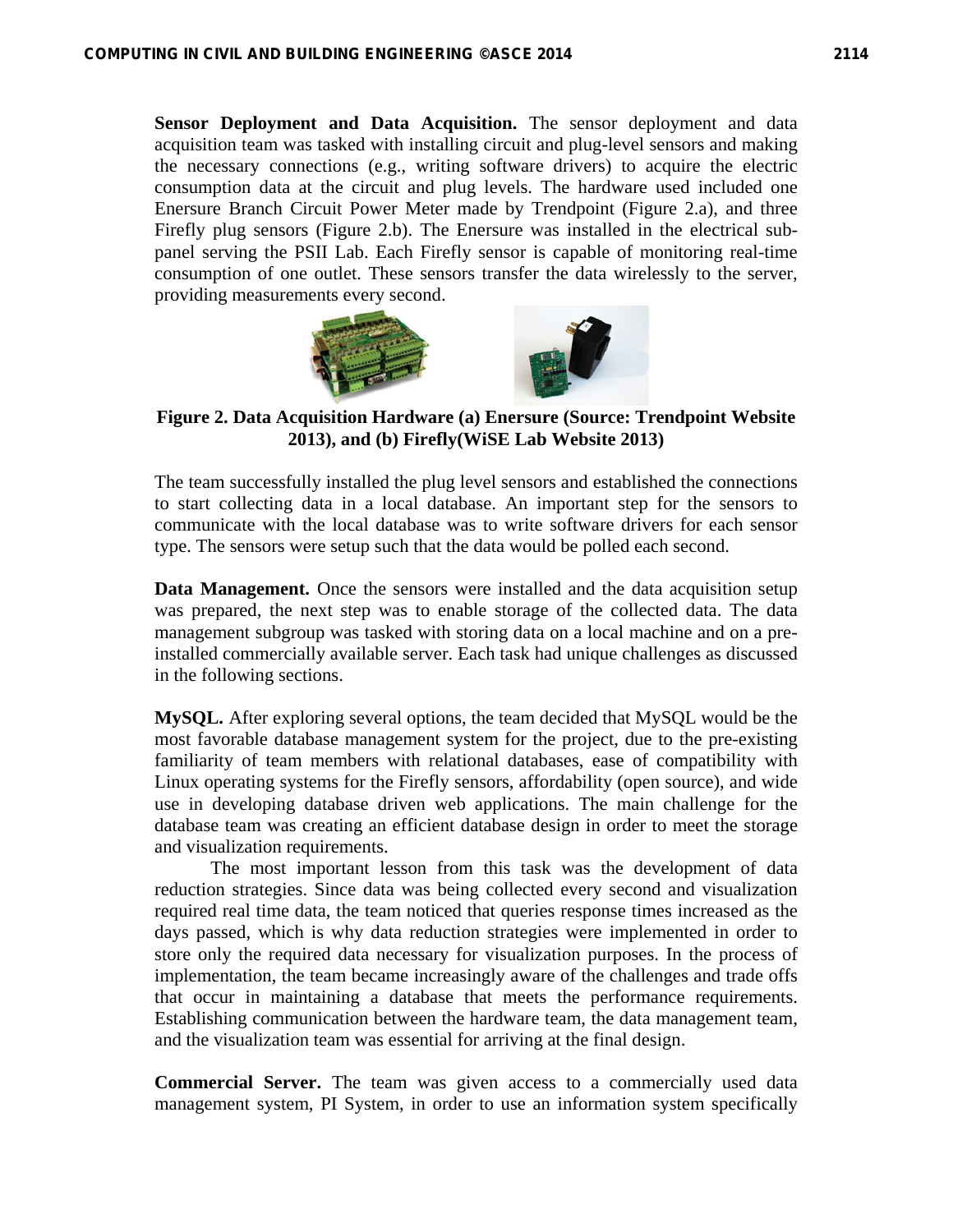designed to manage large amounts of data and compare it's performance against the one created by them. The main challenge associated with this task was to establish the connection between the sensors and the server. After several failed attempts to establish a connection to store the data from the sensors in the server, the team interacted with the technical support team of the system supplier.

While the connection failures were not completely resolved by the project completion time, the interaction with PI System tools generated very important experiences for the team: from approaching and communicating problems to persons that are not specifically involved in the project, but have the expertise on relevant components, to appreciating the benefits of the features that allow such tools to manage the data in a more efficient way (after having to deal with the challenges described in the MySQL section).

**Visualization**. The last step of the project was to develop a graphical user interface that would show the energy information in the forms specified by the client. The visualization team was tasked with collaborating with the client to create an electricity consumption dashboard for the laboratory space. To do so, the team conducted a literature review, explored similar monitoring systems on campus, and proposed prototypes that would meet the goal of communicating relevant electricity consumption information occurring in the three-room laboratory space. After discussions with the client, the visualization platform was changed to a hallway monitor display instead of an interactive website. While the website design would have been designed to provide options and flexibility to a visitor, with a focus on access to historical data for analysis, the new design focused on displaying "real-time" data in ways that would be easily appreciated by passers by. Thus the final design was created to display a dynamic gauge of "real time" data, a time series that shows the electric consumption for the last three minutes, current day hourly electric consumption averages combined with historic daily hourly consumptions averages, current weekly daily averages with historic averages for benchmarks, and the sensor locations. The final dashboard can be seen in Figure 3.

While the design was fairly simple, the team learned to modify free interactive chart libraries and generate SQL queries to access the data from the MySQL database. In doing so, the challenge of "real-time" became apparent as the system was not designed to display data each second, but instead every fifteen seconds as a result of the lag in querying the data. The change in the platform also proved as a learning experience on the differences in design of electricity monitoring systems for each application.

### **SUMMARY OF LESSONS LEARNED**

This capstone project class proved that even if students learn the fundamental technical concepts required to deliver an energy monitoring system (e.g. sensor deployment, data acquisition, and data modeling and management), additional skill sets are required in order to work in teams and deliver a wide scale project, which are usually not addressed in traditional engineering class settings. Such skill sets include: the ability to do research, being proactive and self-intrigued for each project task,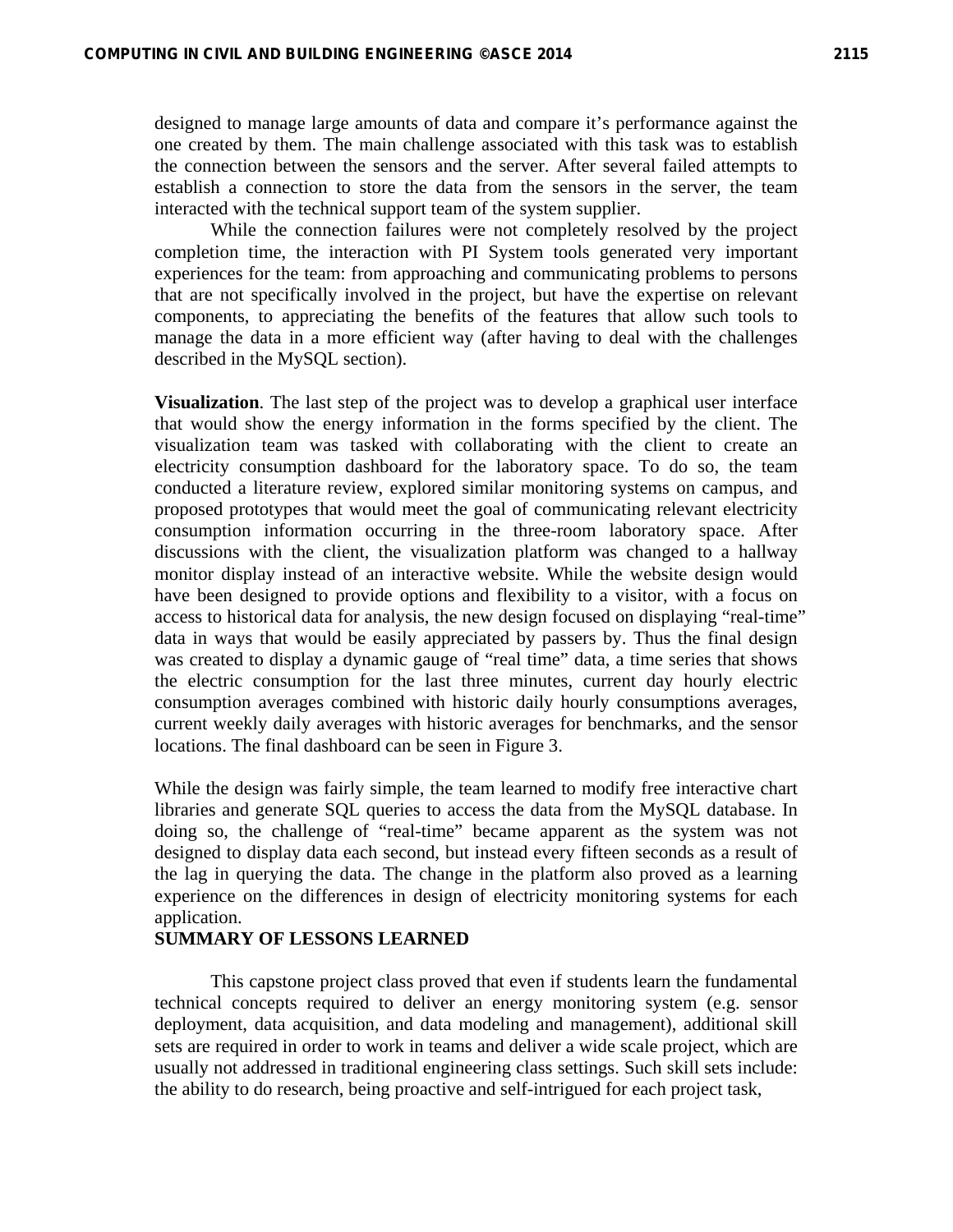

**Figure 3. The final dashboard design**

articulate problems and communicate challenges to team members and external parties, search for a solution space for each task and evaluate options, and ability to divide project scope into tasks that still enable implementation of an iterative approach for delivering the end product.

This experience also showed the importance of having close communication with the client is essential in the project scope definition process. Interaction should start early on and maintained throughout the design and execution phase in order to ensure a proper understanding of the client's expectations and the functional requirements of the end product. This is an important lesson that students should be aware of while they prepare for the professional and real-life projects. Having an integrated (where all tasks are considered concurrently rather than sequentially) and iterative approach (having establishing a functional prototype across tasks with a subset of requirements and getting feedback to finalize it) are essential for successful delivery of projects.

Throughout the design and implementation of the energy monitoring systems, students realized that understanding all compatibility issues between data storage and data acquisition platforms, and making effective selections of system components, is a very important task. Additionally, students experienced that there are several issues that could affect the quality and reliability of the final product (e.g., power outages), and that a system shall consider preventive and corrective measures in order to automatically overcome the problem if it arises. In relation to data storage for energy monitoring systems, data reduction strategies play a critical role and decision on how to store the data should be made based on how the data will be used by the downstream parties, as was the case for this year's project.

From the learning perspective, the most important lesson was that there are multiple ways of gaining the knowledge required to deliver a multidisciplinary project, and although they are readily available, it requires a proactive attitude and good communication skills in order to get the best out of all of them. The following is a summary of approaches used by the different team members in order to solve the different challenges faced:

• Interaction with domain experts who acted as consultants for the team: different professors and students from the departments of Electrical and Computer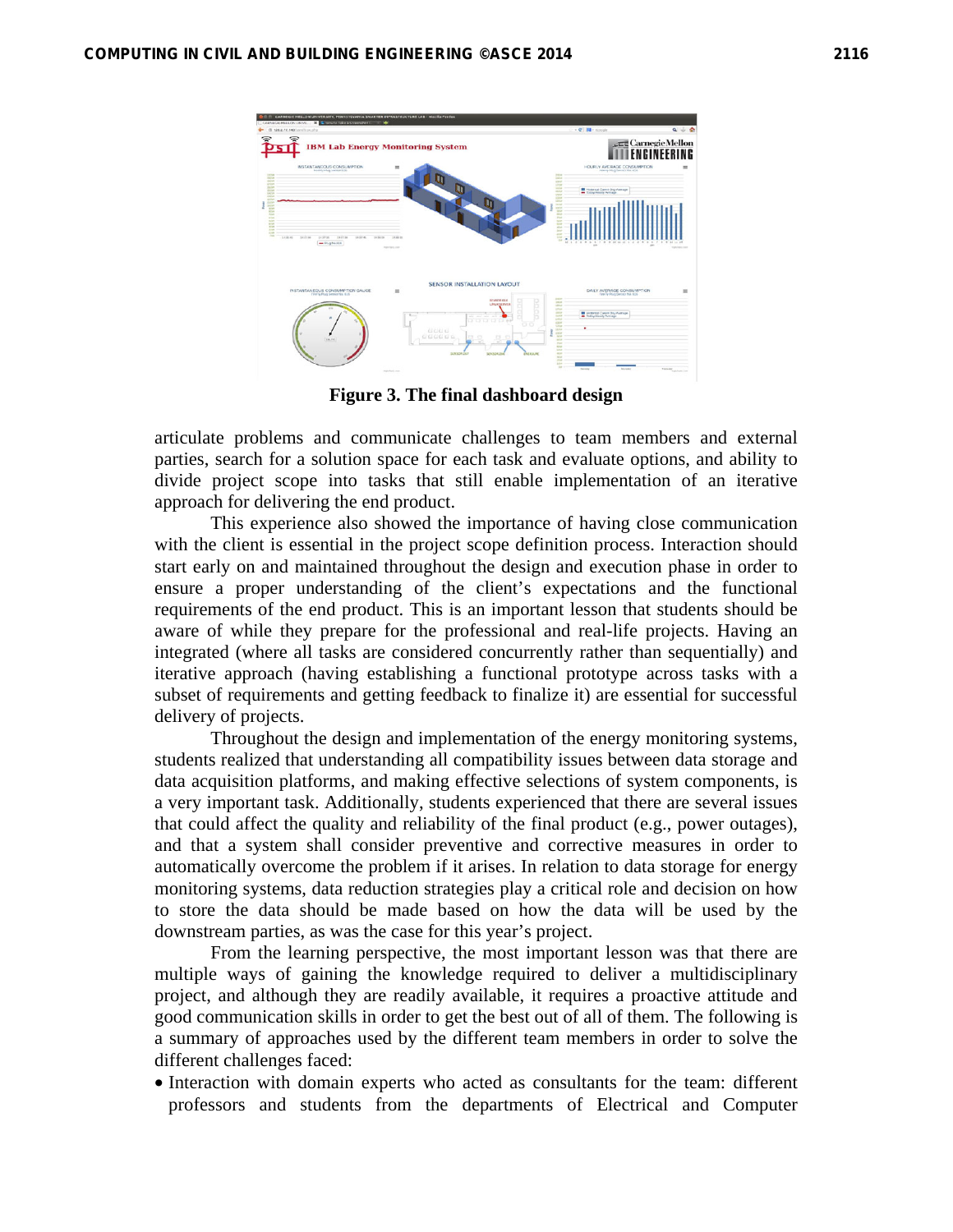Engineering, Architecture, and Civil and Environmental Engineering, and technical personnel from CMU's facility management were consulted.

- Interaction with manufacturers: the team found that communicating with technical support personnel of companies that supplied hardware and software was an effective way of overcoming obstacles. Experiences included discussing problems over the phone with Enersure manufacturers to receiving the visit of a technical support representative of OSIsoft to solve problems with PI Server communications.
- Use of online tutorials: the availability of tutorials and comprehensive user manuals was a critical success factor on the selection of tools such as: MySQL, PHP, Highcharts, and PI Server.
- Use of online collaborative sites: especially while creating the source code for the different software components, the use of online communities such as StackOverflow (http://stackoverflow.com), was extremely useful.

While using the different approaches mentioned before, another great learning experience was having to communicate the problems or the challenges that needed to be overcome to parties that were not familiar with the project but that had the required expertise to help. Usually these sources would be consulted while trying to solve a problem in a component of the project; however, team members learned that in a system based project it is always of great importance to keep in mind that any solution in any part of the system has to be compatible with the other elements.

The compatibility requirement in a systems based project lead to another important lesson: continuous communication between the different team members, and the client, as well as flexibility and creativity in the problem solving process is of great importance. Solutions in one component might require changes in other parts, a project like this one required to think in what was the best for the system and not what was the best for the sub group.

### **CONCLUSIONS**

Through the collective effort of the students and mentors the AIS capstone project offered a wide variety of takeaways unique from their previous courses. The team successfully implemented an electricity monitoring system that collected data, managed the data, and provided a useful visualization in the form of a dashboard. In doing so, the students gained valuable insights specific to the process required to implement an electricity monitoring system, important factors to consider in the design, as well as identifying areas for further improvement. Likewise the project offered real world project experience that could be translated to other projects, such the importance of communication, and the application of systems engineering and iterative design approaches. Students also benefited from experiencing the challenges from applying their technical skills on a large-scale project, and built confidence in being self-motivated problem solvers.

Currently, to measure the student performance several metrics and deliverables are utilized throughout the semester. Overall performance is measured based on the success of the project and submission of the project deliverables. In addition, students are responsible for weekly presentations for progress update to project mentors and submit weekly progress reports. As a future work, comparative